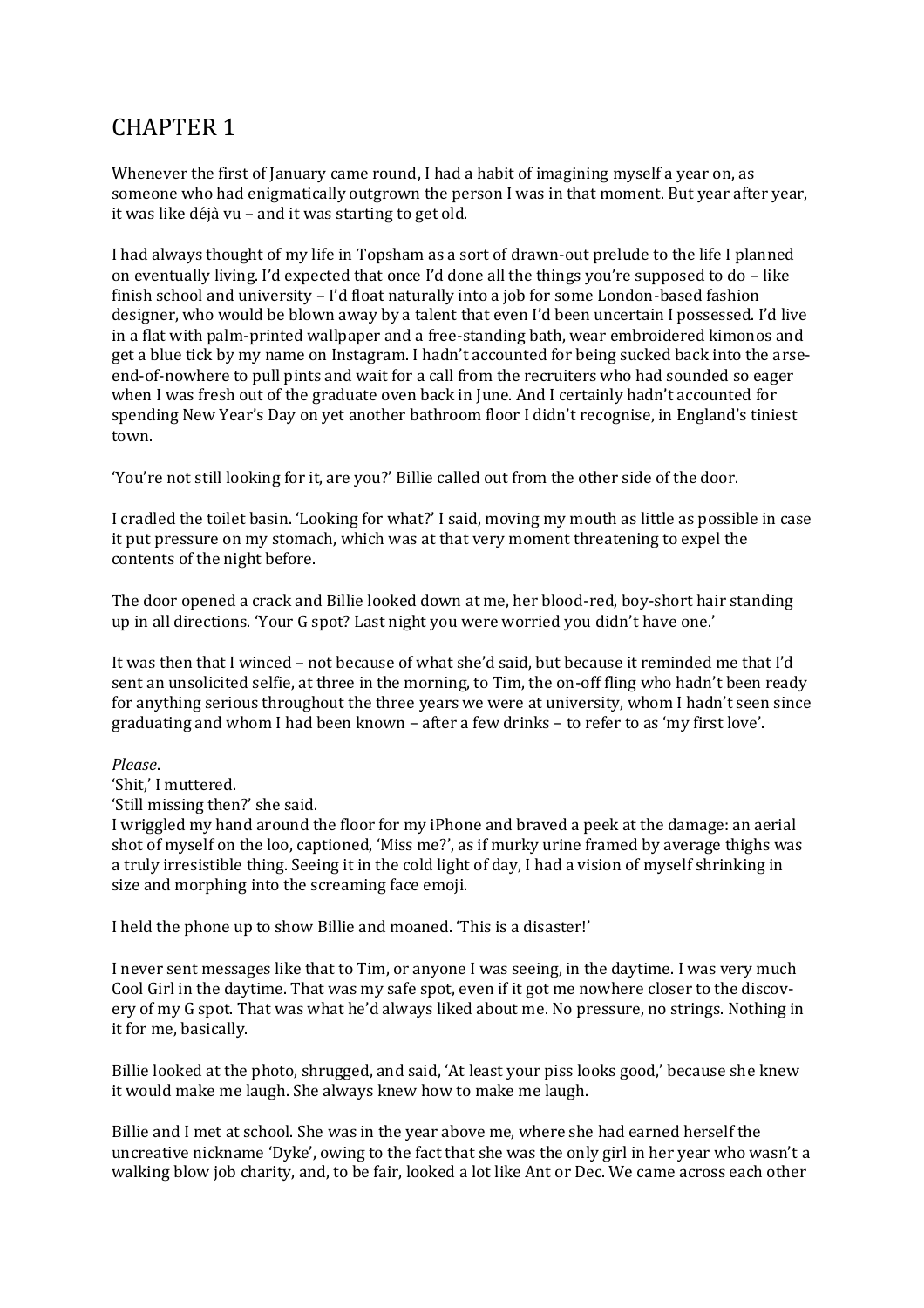on a tree-lined hill near school that was called 'the smoker's slope', and its function was selfexplanatory. One day, when it was just the two of us, she said to me, 'Can I tell you something, as a friend? I don't think you know how to inhale a fag properly.' I looked at her, amazed that she'd taken notice of some girl in the year below. And it was true. I just took little bird-like sucks on the end of my Lucky Strikes, which was why my cigarettes took longer than everyone else's to burn down, though sometimes I'd blow into them to speed up the process. So Billie kindly taught me how it was done and we'd been best friends ever since. I'd been addicted to cigarettes ever since, too.

'Where are we?' I asked, unsticking my tongue from the roof of my mouth several times in a row.

She shook her head and gave me a look that said, 'You don't want to know.' Billie was my only fun friend and I was hers, so the people we ended up mingling with on nights out were usually unpalatable before the sixth tequila or when you were on their bathroom floor the next day, dying of alcohol poisoning.

'Can we Irish?' I asked hopefully, not in the mood to be polite to anyone.

Billie held her finger to her lips, reaching out with her other hand to haul me up off the ground. I caught a glimpse of myself in the mirror, looking like the grim reaper in a blonde wig – or, rather, an orange-tinged wig, thanks to the home-dye job. As I followed her out, I realized – or remembered – that we were on a boat. I had a fleeting vision of looking out the small window to find that we were halfway to France, but thankfully, or maybe disappointingly, we had not drifted from the sleepy quayside of the town that I'd spent my whole life waiting to leave.

Billie handed me my raincoat as she threw on the bomber jacket that I'd customized with patches and sequins for her when we were sixteen (I'd hardly seen her wear anything else since) and we made a beeline for the exit.

'Can I come back to yours?' I asked as we tumbled out onto the path and started walking.

'I love you, but I need a few more hours' kip before my shift,' she said. 'And you'll want to talk my ear off.'

I got it. She needed her space. Something that I found I had way too much of. Too much space was bad. Too much space led to boredom, and if you let boredom happen, it often mutated into something much gloomier.

'Can I come for a drink later, while you're working?' I asked. 'I'll kill you if you don't.' With that we parted ways, and my mind began spinning with a faux-methodical reverie detailing exactly what I'd do from that moment on: walk briskly home, prepare a cheese and mayonnaise sandwich, boil the kettle, eat the sandwich while listening to some podcast that would likely instruct me how to be a better human, make coffee, run a bath, soak in said bath while drinking coffee, get into pyjamas, get into bed and take out my long-suffering sketchbook to draw for the rest of the day. I hoped that the familiarity of drawing would be comforting. More than that, I hoped that I'd feel resourceful by feeding the burgeoning fantasy of becoming a fashion designer, which was still loitering in the back of my mind, like something on a hypothetical to-do list.

When I reached the end of my road, I put the whole plan on pause and sat down on someone's doorstep to light a cigarette. My mother would probably be up and she didn't know that I was a